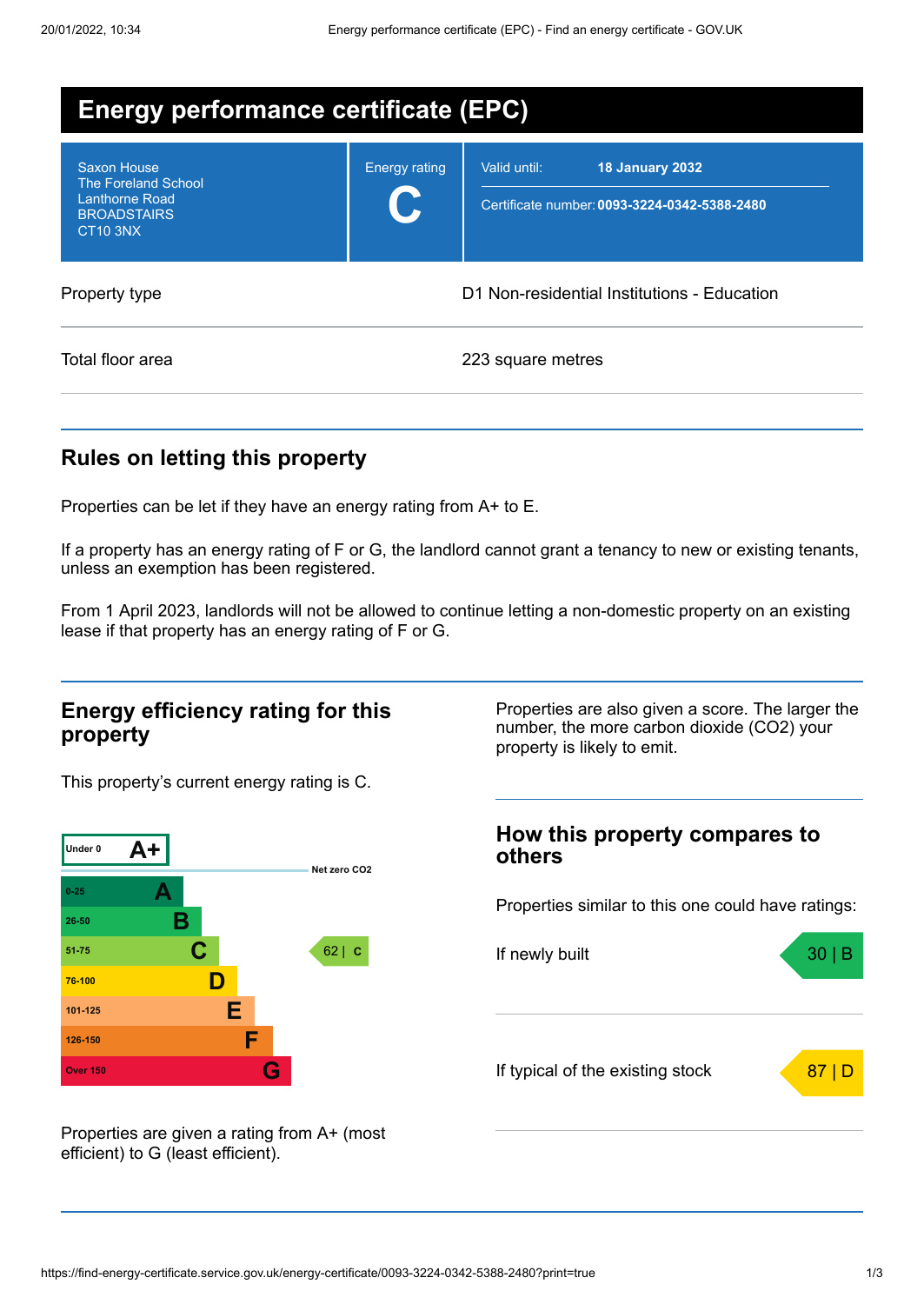## **Breakdown of this property's energy performance**

| Main heating fuel                          | <b>Natural Gas</b>                     |
|--------------------------------------------|----------------------------------------|
| <b>Building environment</b>                | <b>Heating and Natural Ventilation</b> |
| Assessment level                           | 3                                      |
| Building emission rate (kgCO2/m2 per year) | 40.28                                  |
| Primary energy use (kWh/m2 per year)       | 232                                    |

## **Recommendation report**

Guidance on improving the energy performance of this property can be found in the recommendation report [\(/energy-certificate/2358-4389-0224-4208-3401\)](https://find-energy-certificate.service.gov.uk/energy-certificate/2358-4389-0224-4208-3401).